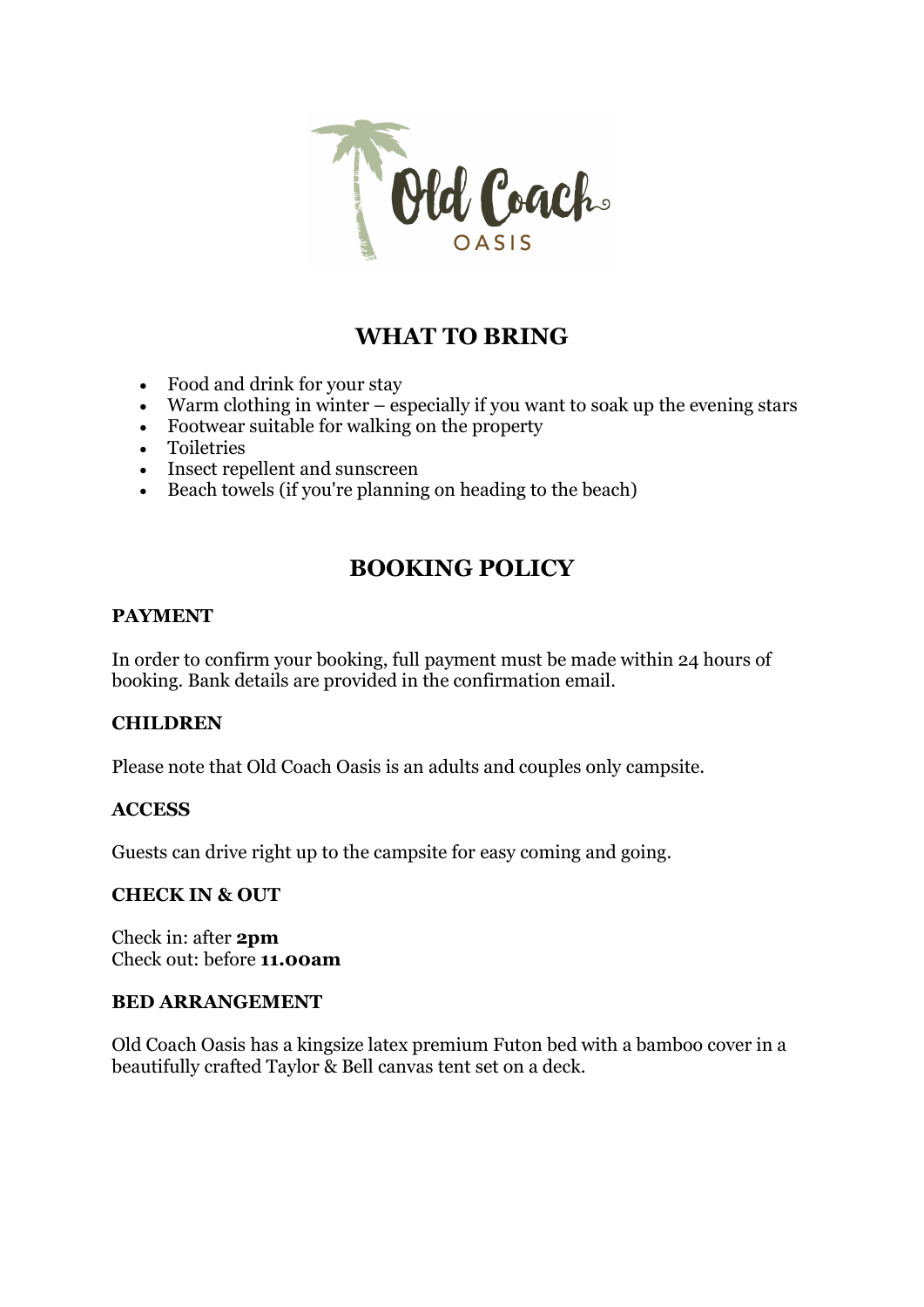## FACILITIES

The camp kitchen and bathroom are situated approximately 8m from the tent. The campsite has no electricity, but everything you need is provided for comfortable camping.

- The camp kitchen and bathroom deck has a flushing toilet, basin area and hot shower with amazing water pressure. The kitchen has a full size five burner gas oven, hot and cold water and loads of bench space.
- Food storage can be found in the camp kitchen and a chilly-bin and ice/cold packs are supplied for cool food storage.
- Mobile phone reception is available.

## LINEN

100% cotton, top quality sheets are provided. A woollen duvet is provided, and the bed will be made up prior to your arrival.

We also provide luxury towels for your use.

#### SAFETY AND HAZARDS

We are situated on a working farm and there are hazards both natural and manmade. You accept that you enter the property at your own risk to participate in a glamping holiday.

Participation in activities such as, outdoor baths, climbing trees, walking on the property and any other activity on the property is the responsibility of the Guest and is done so at their own

Old Coach Oasis Limited accept no liability for accident, loss of property or personal injury whilst on your stay.

## OCCUPANCY AND CONDUCT

The Guests have the right to occupy the camping site for the paid holiday period only.

Guests are required to observe the rules and familiarise themselves with the procedures contained in the compendium provided in the tent.

Guests shall take all reasonable and proper care of the property and its furniture, fittings and effects in or on the property and leave them in the same state of repair, condition, cleanliness and tidiness as at the commencement of the rental period.

Guests are required to inform the owner of any damage or breakage in or around the property promptly so that it can be repaired and replaced for the next guests. Guests are bound to reimburse the owners for replacement, repair or extra cleaning costs where reasonably demanded by the owners for damage caused by the guests.

Smoking is not permitted in the tent or kitchen/bathroom area.